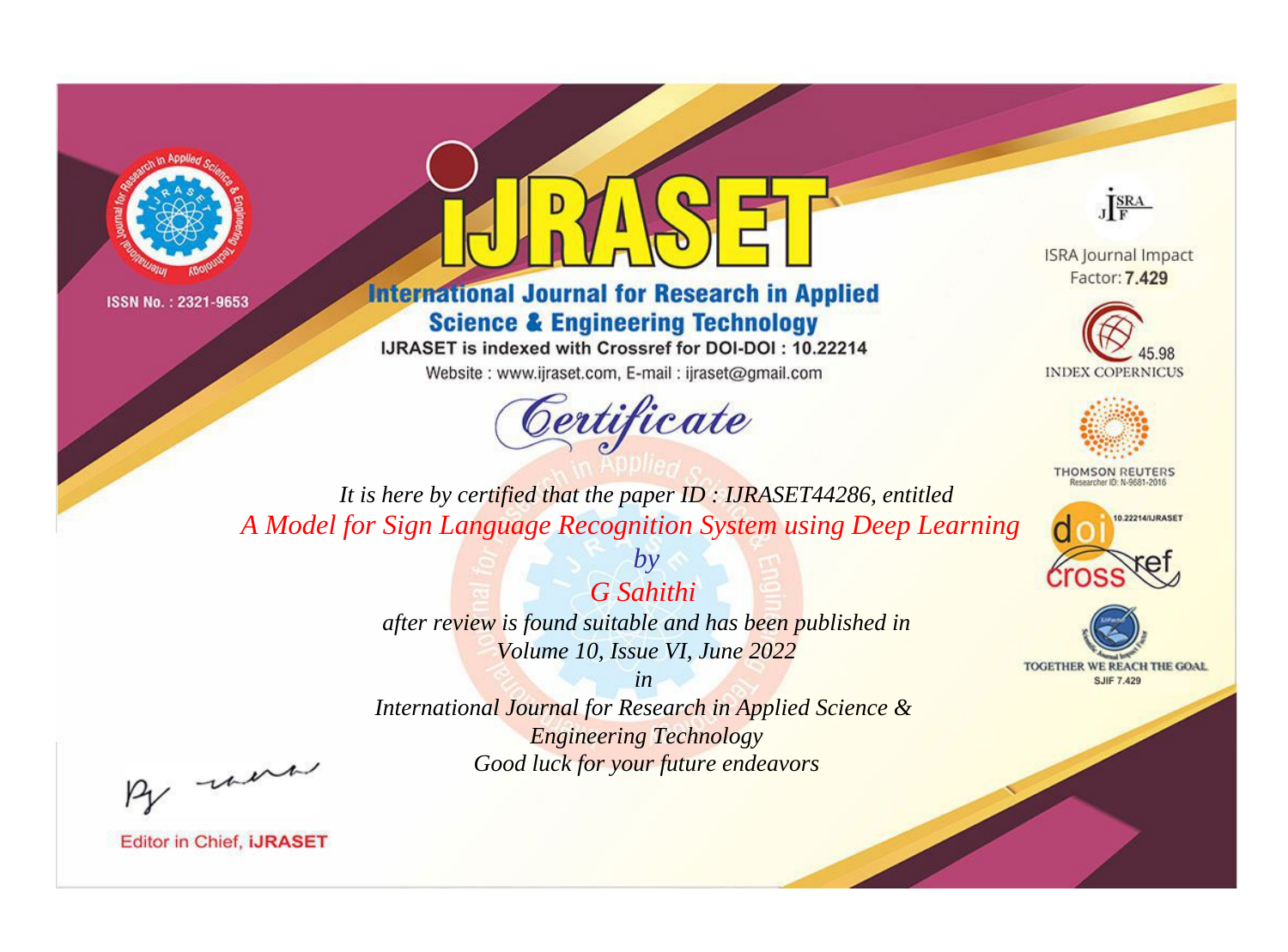



**International Journal for Research in Applied Science & Engineering Technology** 

IJRASET is indexed with Crossref for DOI-DOI: 10.22214

Website: www.ijraset.com, E-mail: ijraset@gmail.com



JERA

**ISRA Journal Impact** Factor: 7.429





**THOMSON REUTERS** 



TOGETHER WE REACH THE GOAL **SJIF 7.429** 

*It is here by certified that the paper ID : IJRASET44286, entitled A Model for Sign Language Recognition System using Deep Learning*

> *K Samyuktha after review is found suitable and has been published in Volume 10, Issue VI, June 2022*

*by*

*in* 

*International Journal for Research in Applied Science & Engineering Technology Good luck for your future endeavors*

By morn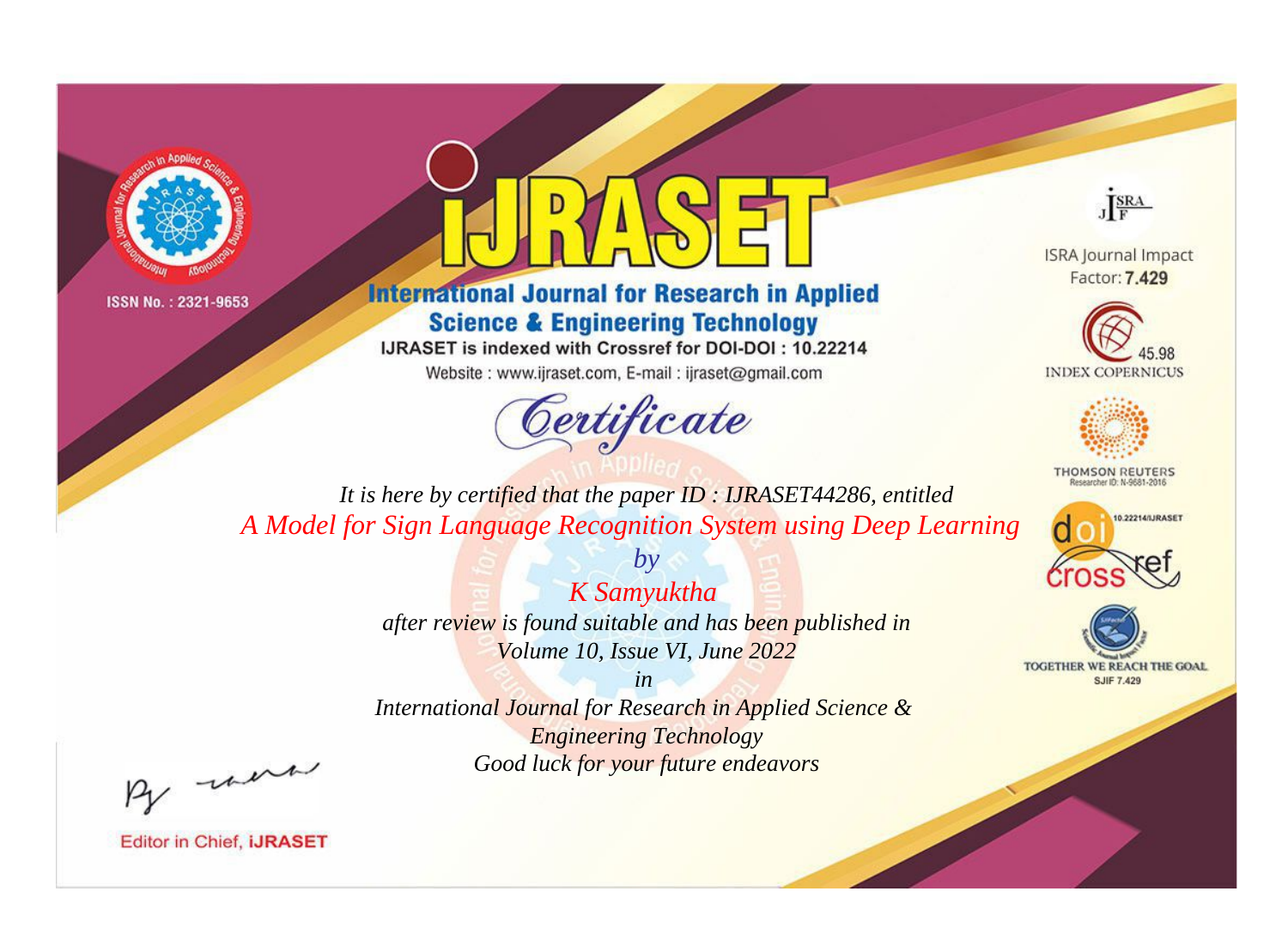



**International Journal for Research in Applied Science & Engineering Technology** 

IJRASET is indexed with Crossref for DOI-DOI: 10.22214

Website: www.ijraset.com, E-mail: ijraset@gmail.com



JERA

**ISRA Journal Impact** Factor: 7.429





**THOMSON REUTERS** 



TOGETHER WE REACH THE GOAL **SJIF 7.429** 

*It is here by certified that the paper ID : IJRASET44286, entitled A Model for Sign Language Recognition System using Deep Learning*

> *Kola Keerthana after review is found suitable and has been published in Volume 10, Issue VI, June 2022*

*by*

*in* 

*International Journal for Research in Applied Science & Engineering Technology Good luck for your future endeavors*

By morn